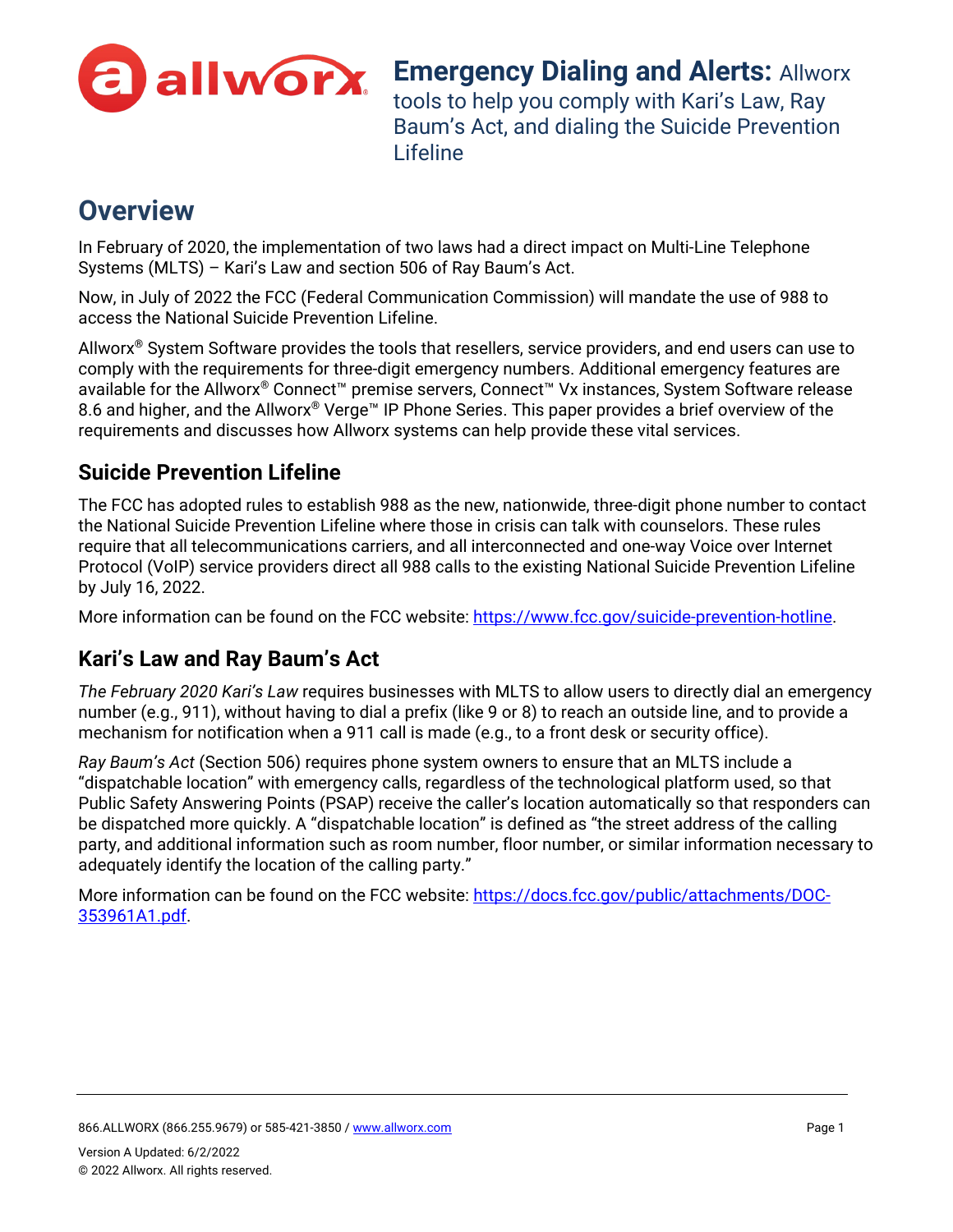

# **The Allworx Tools**

Our current Allworx System Software provides access to the Allworx System Administration web page for the settings that make it easy for resellers and users to comply with the requirements of each of these laws.

### **Suicide Prevention Lifeline**

As required by the FCC, users can initiate a call directly to 988 without dialing any additional digit, code, prefix, or post-fix. The *Dial Plan* provides for the definition of *Auto Route Selection* to configure this functionality. *Auto Route Selection* does not apply any emergency-specific features to the route selection. The location of the call is not a "dispatchable location," nor is there any notification of these calls to specified handsets at the user's location.

## **Kari's Law and Ray Baum's Act**

• As required in Kari's law, users can initiate a call directly to 911 (or other emergency number) without dialing any additional digit, code, prefix, or post-fix. The Dial Plan provides for the definition of the emergency number, and the default setting allows direct dialing to that number.

*Note: This feature was first included in System Software release 7.4.*

• An Emergency Caller ID can be assigned to each Allworx handset. This Telephone Number assigned as the Emergency Caller ID is sent to the local service provider that then searches for that number in their database to find a matching location. The service provider is then responsible for sending the call and location information to the appropriate PSAP. To comply with section 506 of Ray Baum's act, users need to work closely with their service providers to ensure that the Emergency Caller IDs provide the correct location information.

*Note: This feature was first included in System Software release 7.2.* 

- The Emergency Alert feature sends audible and visual alerts to designated Allworx handsets immediately after an emergency call is made from any local or remote handset.
- Email and SMS (via an email to the SMS gateway) messages can be sent to notify specific users of the emergency calls that are placed. With System Software Release 8.6, location information is included in those emails and SMS messages. This location information can be added when creating the Emergency Caller IDs that can be assigned to Allworx handsets.

# **Setup Requirements**

Detailed instructions for the setup requirements for each of these emergency dialing and alert features are included in the *Allworx System Administrator Guide* that can be found on the Allworx Portal [\(https://allworxportal.com/support\\_training/documentation.aspx\)](https://allworxportal.com/support_training/documentation.aspx).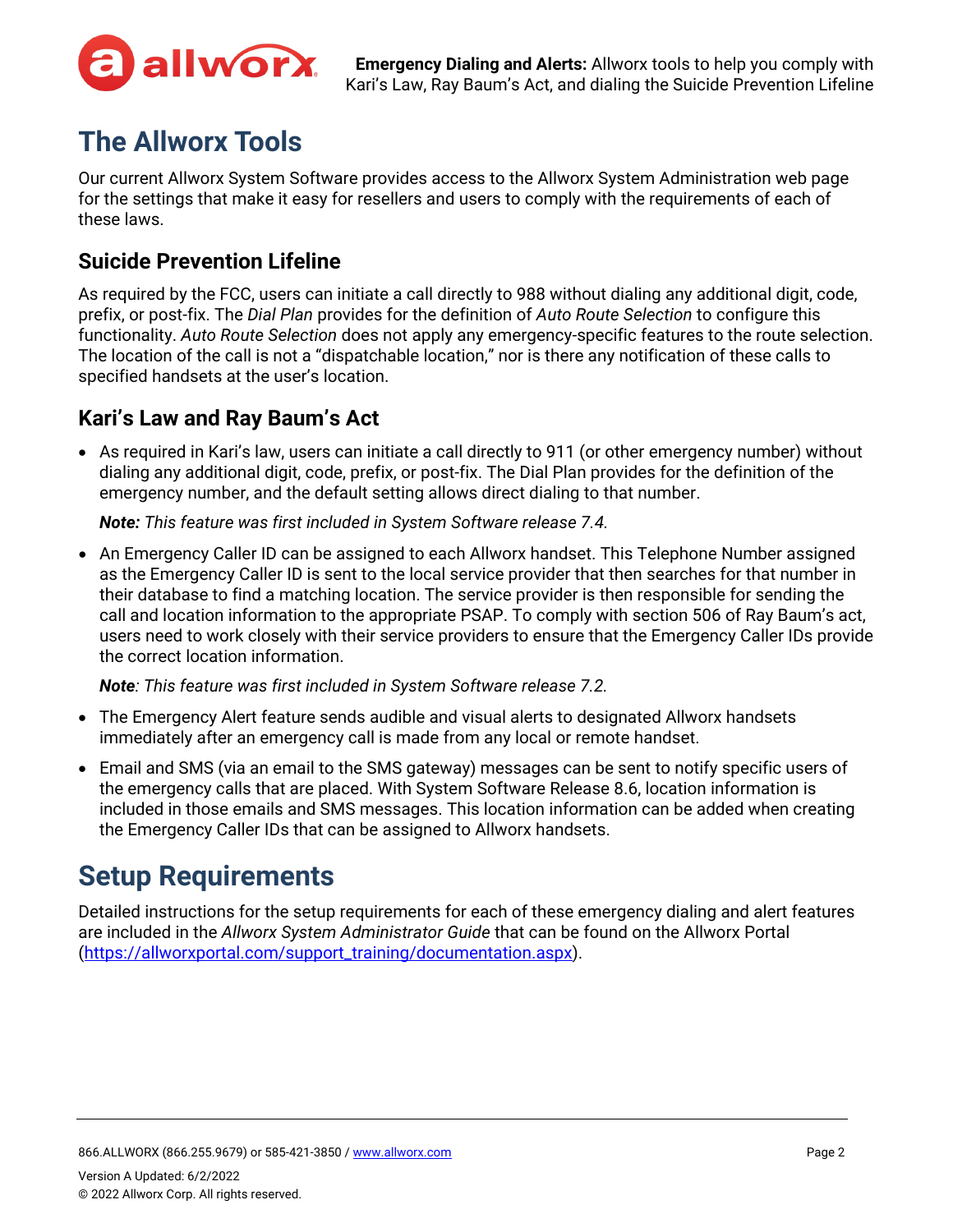

### **Suicide Prevention Lifeline**

As of the publication of this document (June 2022) Allworx system software does not contain native support for 3-digit dialing of the National Suicide Prevention Lifeline (988), so administrators must configure various settings to allow users to connect to the lifeline using the 988-phone number.

Setting up your Allworx server to support National Suicide Prevention Lifeline 3-digit (988) dialing involves the following general steps:

- 1. Configure 7-digit dials that have a 988 exchange to use 10 digits.
- 2. Configure the system to place an external 988 call when 988 is dialed without the external access digit.
- 3. Configure the system to place an external 988 call when 988 is dialed along with the external access digit.

#### *Notes:*

- *In light of the National Suicide Prevention Lifeline regulations, Allworx recommends maintaining the default external access digit (9) on all servers.*
- *Refer to the Selecting the Automatic Route section in the Allworx System Administrator Guide for detailed information.*

#### <span id="page-2-0"></span>**To configure the Allworx System Software to handle calls to 988**

These procedures assume that the server is configured using the default external access digit (9) on all servers.

1. Configure 7-digit dials that have 988 exchange to use 10 digits.

If the site's home area includes 7-digit phone numbers with a 988 exchange (i.e., 988-xxxx), if callers dial only 7 digits for such calls, the carrier may not connect the call. To ensure that these calls are successfully connected, configure the system so that if a user dials the 7-digit phone number, the Allworx premise server or Connect Vx instance places the call using the full 10 digits, including the home area code.

Add the following *Automatic Route Selection* rule to the Dial Plan:

*Leading Digits*: **988** *Total Digits*: **7** *Delete Leading Digits*: **0** *Insert Leading Digits*: **1** <home area code> (e.g., **1555**) *Append Trailing Digits*: *Service Group*: Select the appropriate group from the drop-down menu. Test the rule by placing a call to a phone number with a 988 exchange by dialing a 7-digit number.

2. Configure the system to place an external 988 call when 988 is dialed WITHOUT the external access digit (i.e., **988**).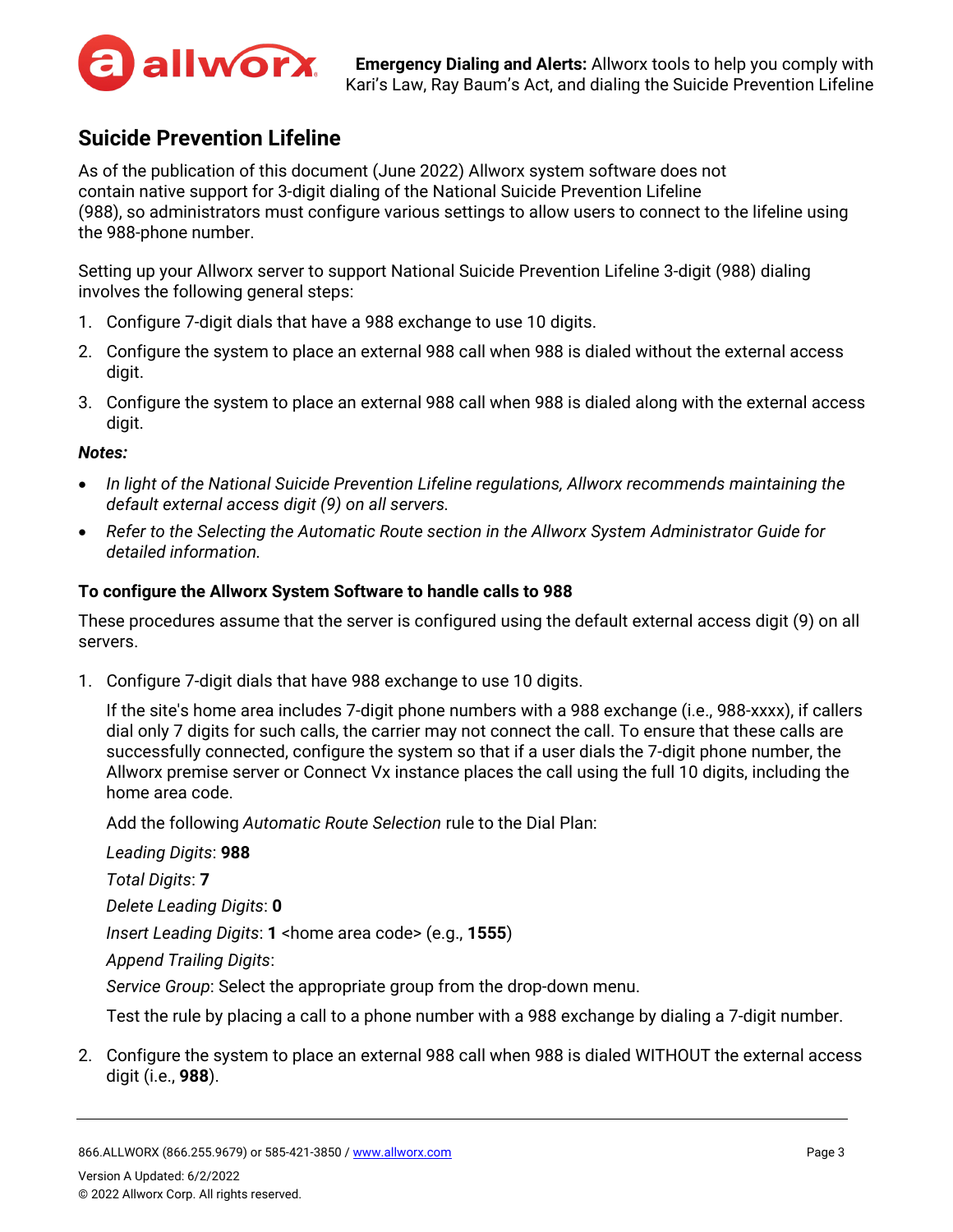

Add the following *Automatic Route Selection* rule to the Dial Plan:

*Leading Digits*: **88**

*Total Digits*: **2**

*Delete Leading Digits*: **0**

*Insert Leading Digits*: **9**

*Append Trailing Digits*:

*Service Group*: Select the appropriate group from the drop-down menu.

Test the rule by placing a call to the Suicide Prevention Lifeline by dialing 988. Inform the agent that the call is only a test of the phone system.

3. Configure the system to place an external 988 call when 988 is dialed WITH the external access digit (i.e., 9-988).

Add an *Automatic Route Selection* rule to the Dial Plan:

*Leading Digits*: **988**

*Total Digits*: **3**

*Delete Leading Digits*: **0**

*Insert Leading Digits*:

*Append Trailing Digits*:

*Service Group*: Select the appropriate group from the drop-down menu.

Test the rule by placing a call to a 988-phone number by dialing **9-988**. Inform the operator that the call is only a test of the phone system.

#### **Alternate Procedures**

If **9** cannot be configured as the external access digit, one of the following procedures may allow 3-digit 988 calls, depending upon other settings.

#### **Procedure 1**

These actions will provide 988 dialing if the *External Call access* digit is NOT 9, and the system IS NOT in *Extension Mode*.

- 1. Modify the *Internal Dial Plan* and set the leading digit for *Speed dial numbers* to **9**.
- 2. Create a *Public Contact* (or System Speed Dial) with a speed dial number of **988**.
- 3. For the Phone Number, enter <*External Call access* digit> **988** (e.g., if the *External Call access* digit is set to **8**, enter **8988**).
- 4. Configure the system to place an external 988 call when 988 is dialed WITH the *External Call access* digit (as provided in step 3 of the procedure To configure [the Allworx System Software to handle](#page-2-0)  [calls to 988\)](#page-2-0).